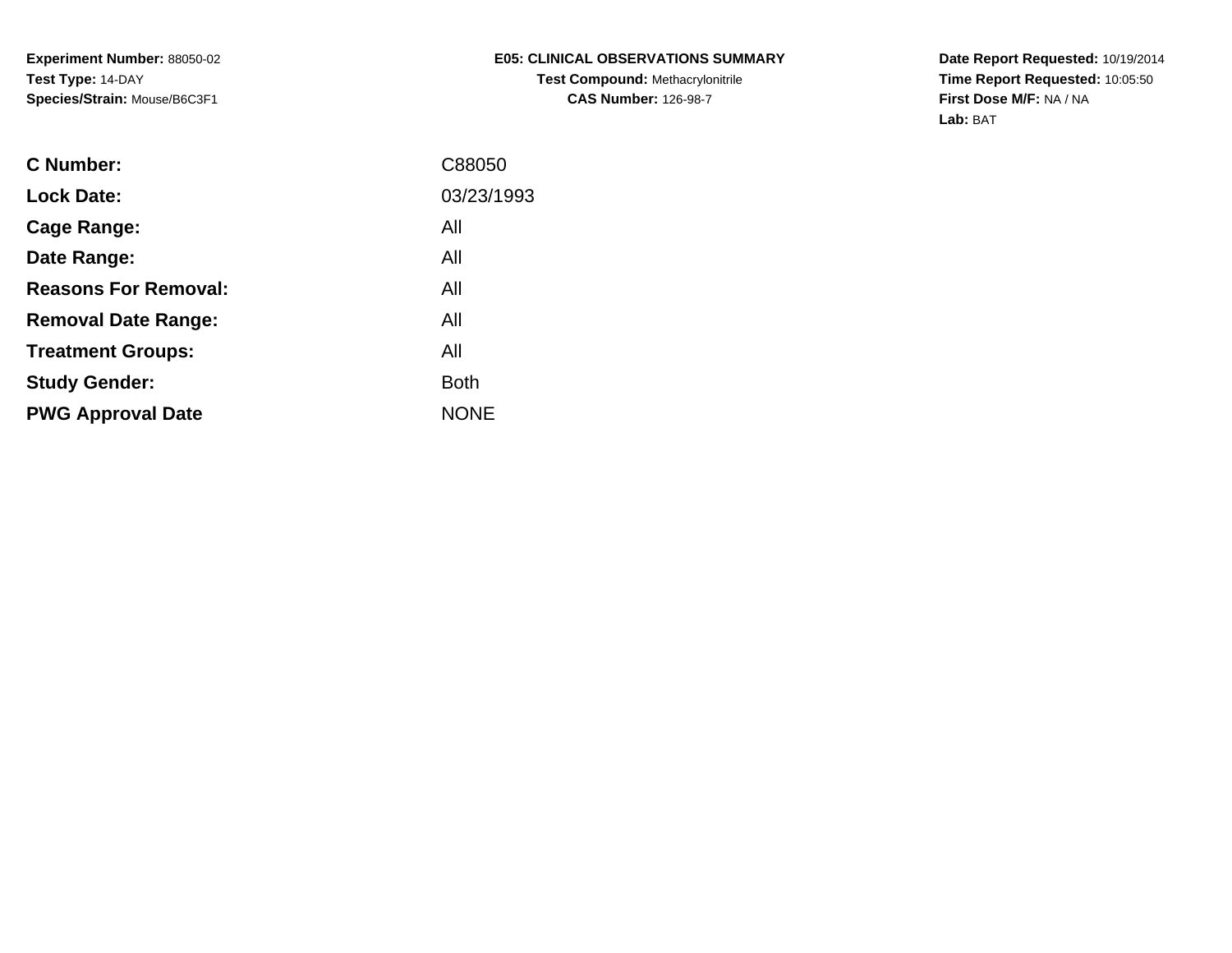## **Experiment Number:** 88050-02**Test Type:** 14-DAY**Species/Strain:** Mouse/B6C3F1

## **E05: CLINICAL OBSERVATIONS SUMMARYTest Compound:** Methacrylonitrile**CAS Number:** 126-98-7

**Date Report Requested:** 10/19/2014**Time Report Requested:** 10:05:50**First Dose M/F:** NA / NA**Lab:** BAT

**SEX :MALE WEEK: 3**

| <b>OBSERVATIONS</b> | 0 G/L           |               | $0.15$ G/L      |                  | $0.3$ G/L       |        | 0.6 G/L         |               |
|---------------------|-----------------|---------------|-----------------|------------------|-----------------|--------|-----------------|---------------|
|                     | <b>CURRENT*</b> | <b>TOTAL+</b> | <b>CURRENT*</b> | TOTAL+           | <b>CURRENT*</b> | TOTAL+ | <b>CURRENT*</b> | <b>TOTAL+</b> |
| Paralysis           | 0/0             | 0/5           | 0/0             | i / 5            | 0/0             |        | 0/0             | 0/し           |
|                     |                 |               |                 | DAY <sub>6</sub> |                 |        |                 |               |

\* ANIMALS WITH OBSERVATION IN CURRENT PERIOD / TOTAL ANIMALS OBSERVED IN CURRENT PERIOD (WITHIN 7 DAYS OF RUN DATE)

+ ROW 1 = CUMULATIVE NO. OF ANIMALS WITH OBSERVATION / TOTAL ANIMALS STARTED ON STUDYROW 2 = DAY OF ONSET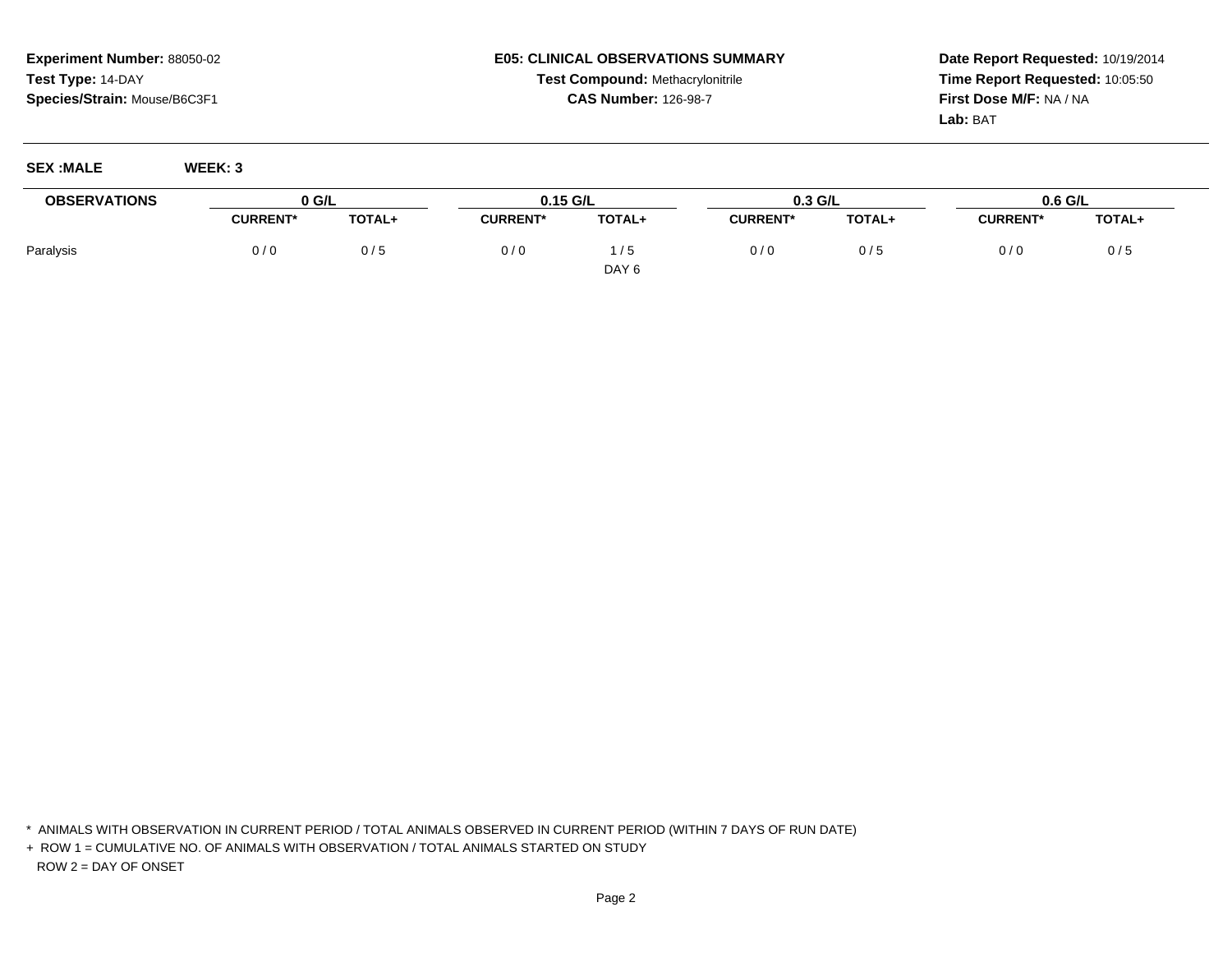## **E05: CLINICAL OBSERVATIONS SUMMARYTest Compound:** Methacrylonitrile**CAS Number:** 126-98-7

**Date Report Requested:** 10/19/2014**Time Report Requested:** 10:05:51**First Dose M/F:** NA / NA**Lab:** BAT

| <b>SEX :MALE</b>    | WEEK: 3         |        |                 |         |  |
|---------------------|-----------------|--------|-----------------|---------|--|
| <b>OBSERVATIONS</b> | 1.2 G/L         |        |                 | 2.4 G/L |  |
|                     | <b>CURRENT*</b> | TOTAL+ | <b>CURRENT*</b> | TOTAL+  |  |
| Paralysis           | 0/0             | 0/5    | 0/0             | 0/5     |  |

\* ANIMALS WITH OBSERVATION IN CURRENT PERIOD / TOTAL ANIMALS OBSERVED IN CURRENT PERIOD (WITHIN 7 DAYS OF RUN DATE)

+ ROW 1 = CUMULATIVE NO. OF ANIMALS WITH OBSERVATION / TOTAL ANIMALS STARTED ON STUDYROW 2 = DAY OF ONSET